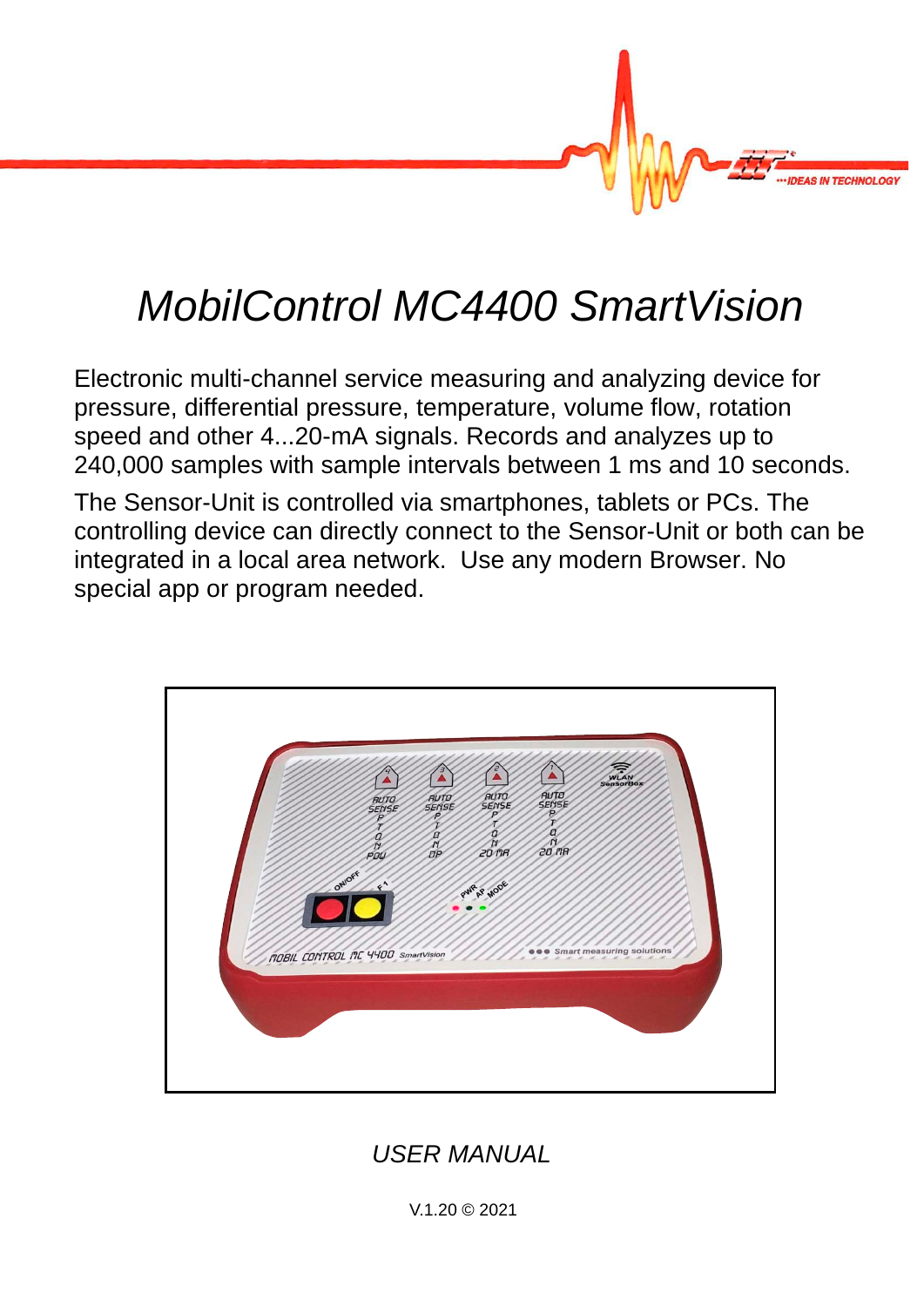# **General**

The MobilControl MC4400 consists of 4-channel Sensor-Unit with measuring electronics and charging unit. Smartphones, tablet computers (iPad etc.) or standard PCs are used as display unit.

As the Sensor-Unit provides a web-page user interface, any device with an up-to date web browser can be used as a display unit, no matter which operation system it is based on (Windows, MAC, iOS, Android etc.). The browser settings must allow *Javascript*.

# **Accu and charging unit**

The Sensor-Unit contains a LiIon battery which guarantees the function of the device at least for a full work day, even if all four channels are at fullscale all the time. Used in a typical way for sporadic measurements every day, one accu charge lasts for days or weeks.

In case of long-term measurements which can last almost two weeks the Sensor-Unit must be connected to the external power supply (charging unit).

The Sensor-Unit electronic protects the battery from overloading and overdischarging.

Please do not expose the device to extreme temperatures. When disposing the device, please stick to the regulations for LiIon batteries.

If not used for a long time, the accu is preserved best if not fully charged.

# **Switch on and off**

ON/OFF key pressed for about 2 seconds (until PWR LED on), turns the Sensor-Unit on.

ON/OFF key pressed when the device is on (until PWR LED off), turns the Sensor-Unit off.

If more than 10 minutes no measurement is taken, the device turns off automatically. Details see Appendix.

If connected to the external supply unit, the Sensor-Unit is always on.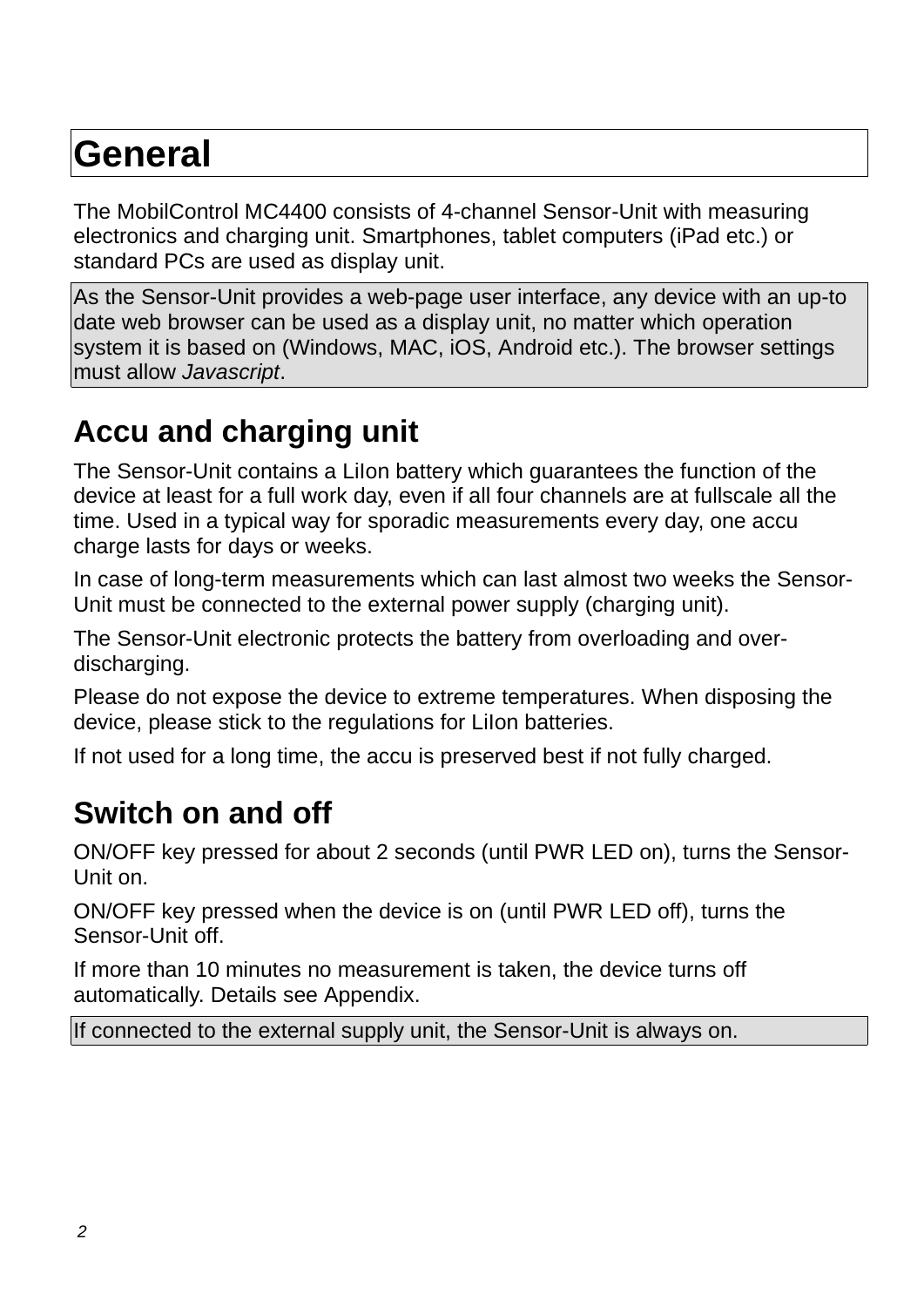# **Inputs**

The Sensor-Unit allows any 4...20-mA sensor (with 12 V supply voltage) on any of the four channels. Measuring ranges and units can be freely configured. The standard sensors delivered with the Sensor-Unit are coded, so that the Sensor-Unit recognizes them automatically with the auto-sense feature (except when the device is in recording mode).

Channels 1 to 4 are called P1 to P4 in this manual. Sometimes P3 is called Q, as it is the preferred volume flow channel. And sometimes P4 is called T, as it is the preferred temperature channel.

Apart from the default configuration you can connect any suitable sensor to any of the four channels.



**High-quality connectors guarantee maximum reliability.**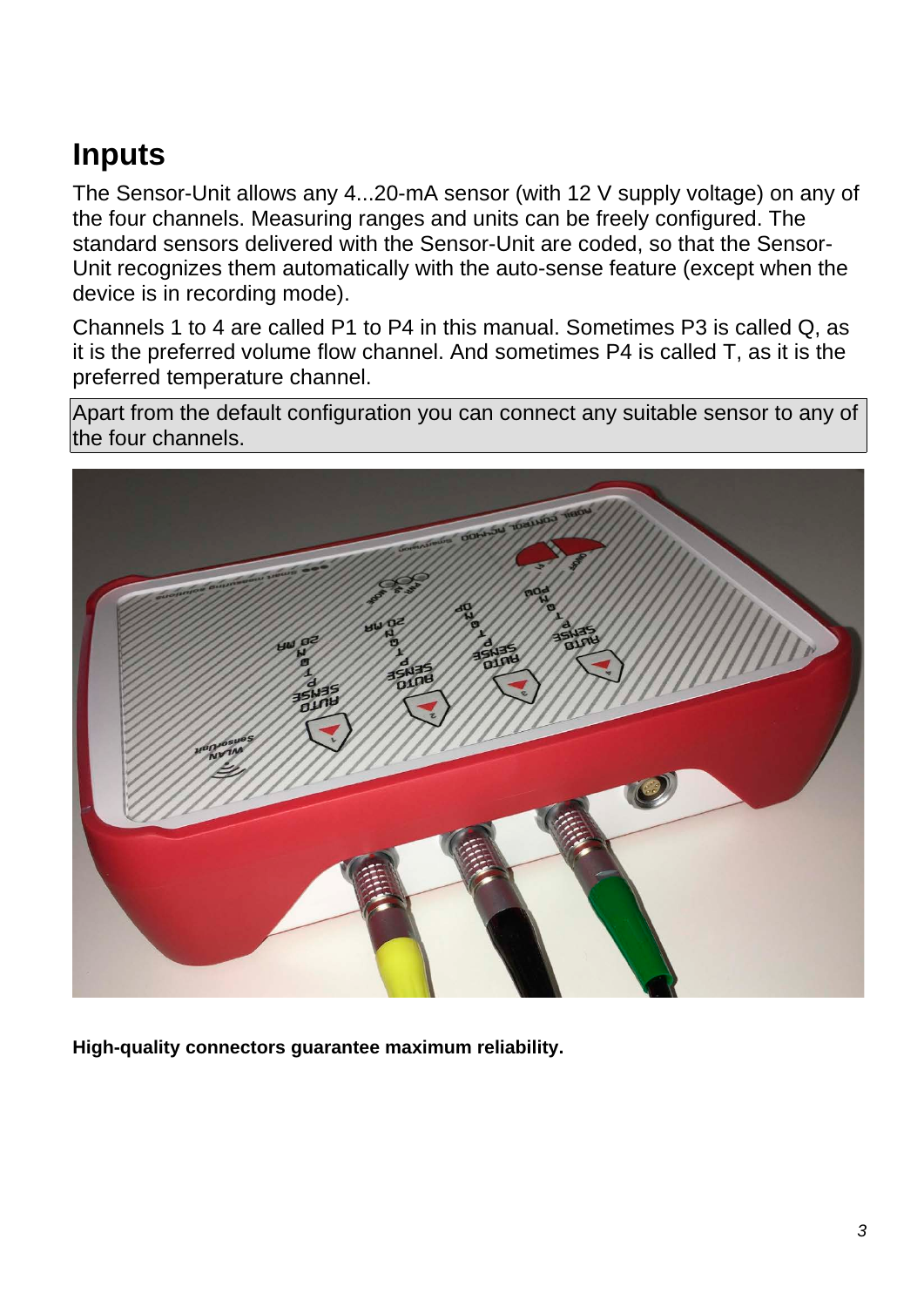### **Standard sensors and ranges**

P1: 4…20mA, pressure 10, 60, 100, 250, 600 bar

P2: 4…20mA, pressure 10, 60, 100, 250, 600 bar

P3 (Q): 4...20mA, flow 25, 300 lpm, revolution 6000 rpm, pressure 250 bar, P1-P2

P4 (T): 4...20mA, temp. 125, 500 C, pressure 250, 400 bar, hyd. power P1\*Q/600 kW

The pressure difference range P1-P2 assumes that P1 is greater than P2, otherwise there is no value displayed. The fullscale values of P1 and P2 can be different, though, e.g. 100 bar for P1 and 10 bar for P2.

If you choose psi as unit for the pressure difference, P1 and P2 must deliver psi values in order to get a correct reading for P1-P2.

The hydraulic power can be shown not only in kW, but also in PS or HP or hp (horse power). This value is shown correctly if P1 is set to psi or bar and the volume flow on  $P3(Q)$  is set to US galons (gpm) or liter per minute (lpm).

Please take care of the correct spelling of these units when changing the hydraulic power range (case sensitive).

If 3rd-party 4...20-mA sensors are used which don't deliver a correct value within 1200 ms after the supply voltage has been turned on, the triggering of the record mode can be faulty.

The precision of the measurement depends on the tolerance of the Sensor-Unit and the sensors. The tolerance of each Sensor-Unit channel is smaller than +/- 0.3 % of fullscale value +/- 1 digit in normal mode (see Device modes). In the ofine-record mode the error of a channel is smaller than +- 0,5 % of the fullscale value  $+/- 1$  digit.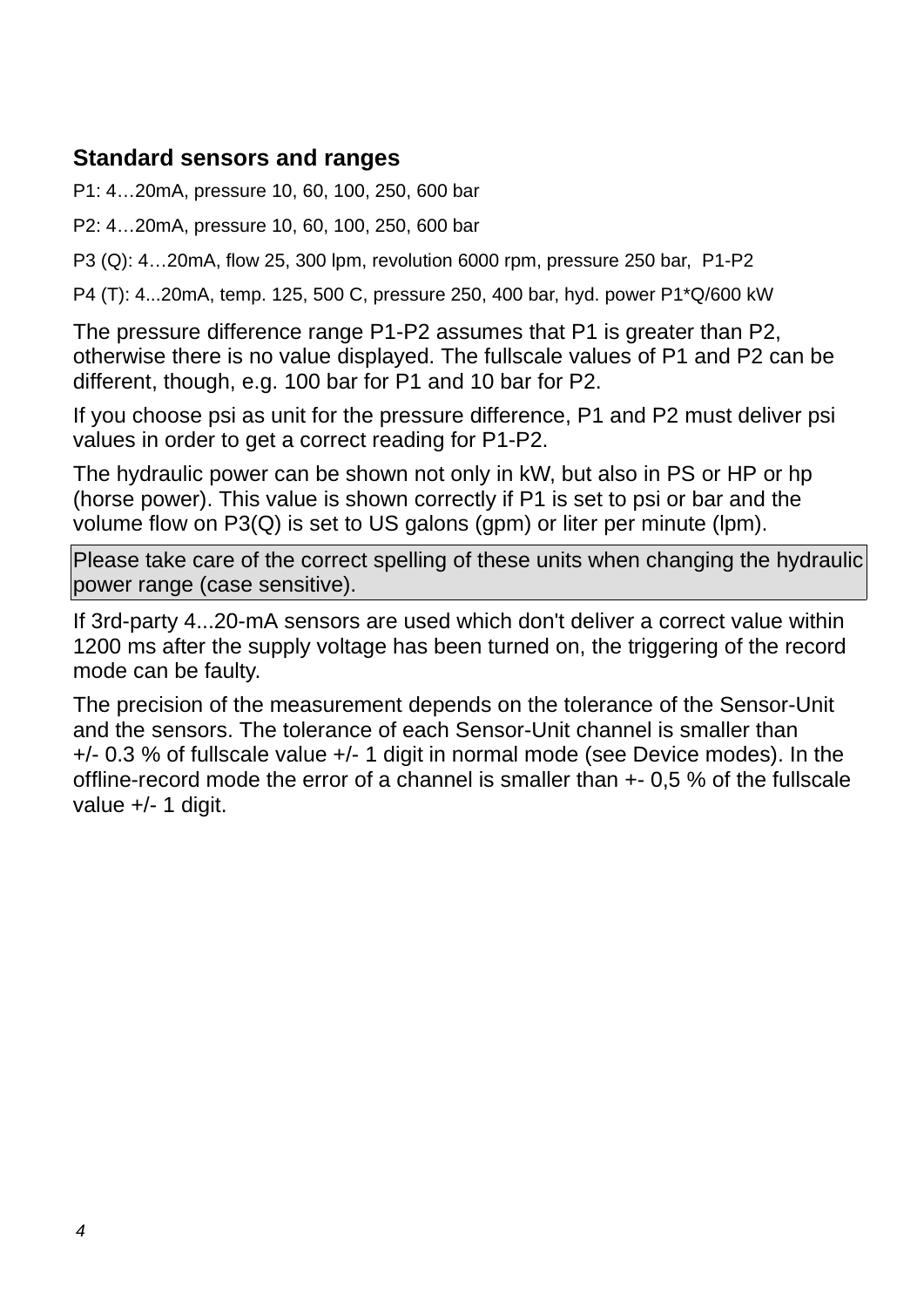# **Basic operation**

# **Connection Sensor-Unit to display device**

The display device can connect to the Sensor-Unit in two different ways:

## **Direct connection with AP mode**

In AP mode the display device and the Sensor-Unit communicate directly. There is no need for a WLAN router. So, this mode is used outside, if no WLAN is available, or for the initial start-up of the device.



## **Integration into local area network with WLAN mode**

In WLAN mode the display unit and the Sensor-Unit communicate via a router, which provides a WLAN net. This mode is suitable mainly for the stationary use at a fixed site.

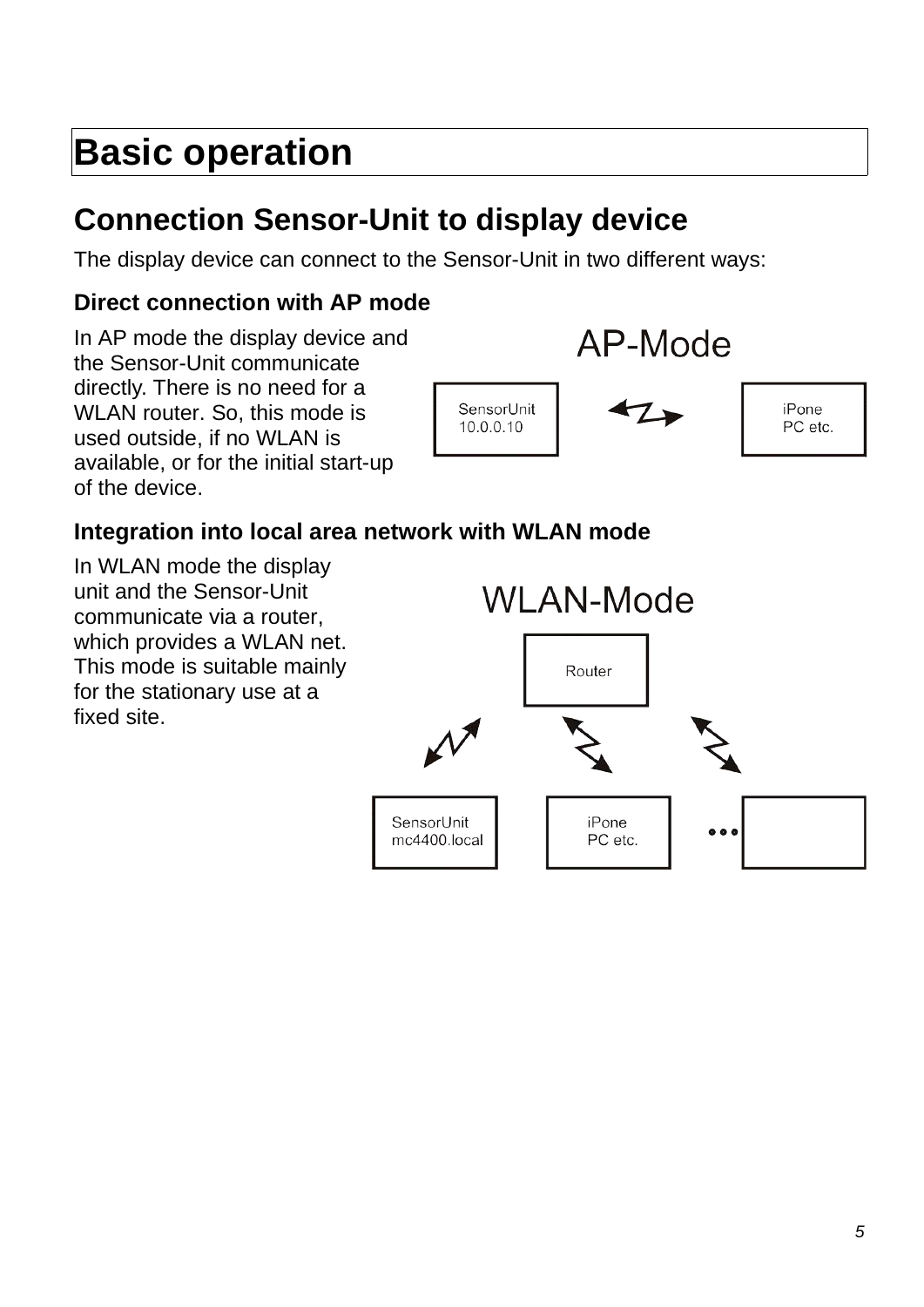# **Meaning of the Sensor-Unit LEDs**

The three LEDs of the Sensor-Unit have the following meanings:

### **PWR**

**Off: Device off Permanently on: Device on, accu charge high Blinking: Accu charge low**

### **AP**

**On: Device in AP mode Off: Device in WLAN mode Blinking: Device is searching WLAN**

### **MODE**

**Short flash every second: Device ready to use Blink (1s on, 1s off): Device in record mode (see section RECORD) Permanently on: Trigger threshold in record mode not reached yet**

# **Device modes**

## **Direct-measuring mode**

If you switch on the Sensor-Unit and connect it with a display unit, the Base-View is shown which allows the direct-measuring mode. After the START button has been pressed the device samples any of the four channels and shows the values (including min/max) in the display windows.

STOP freezes the displays, CLEAR deletes the values from the displays. CLEAR while START is active deletes the current min/max values.

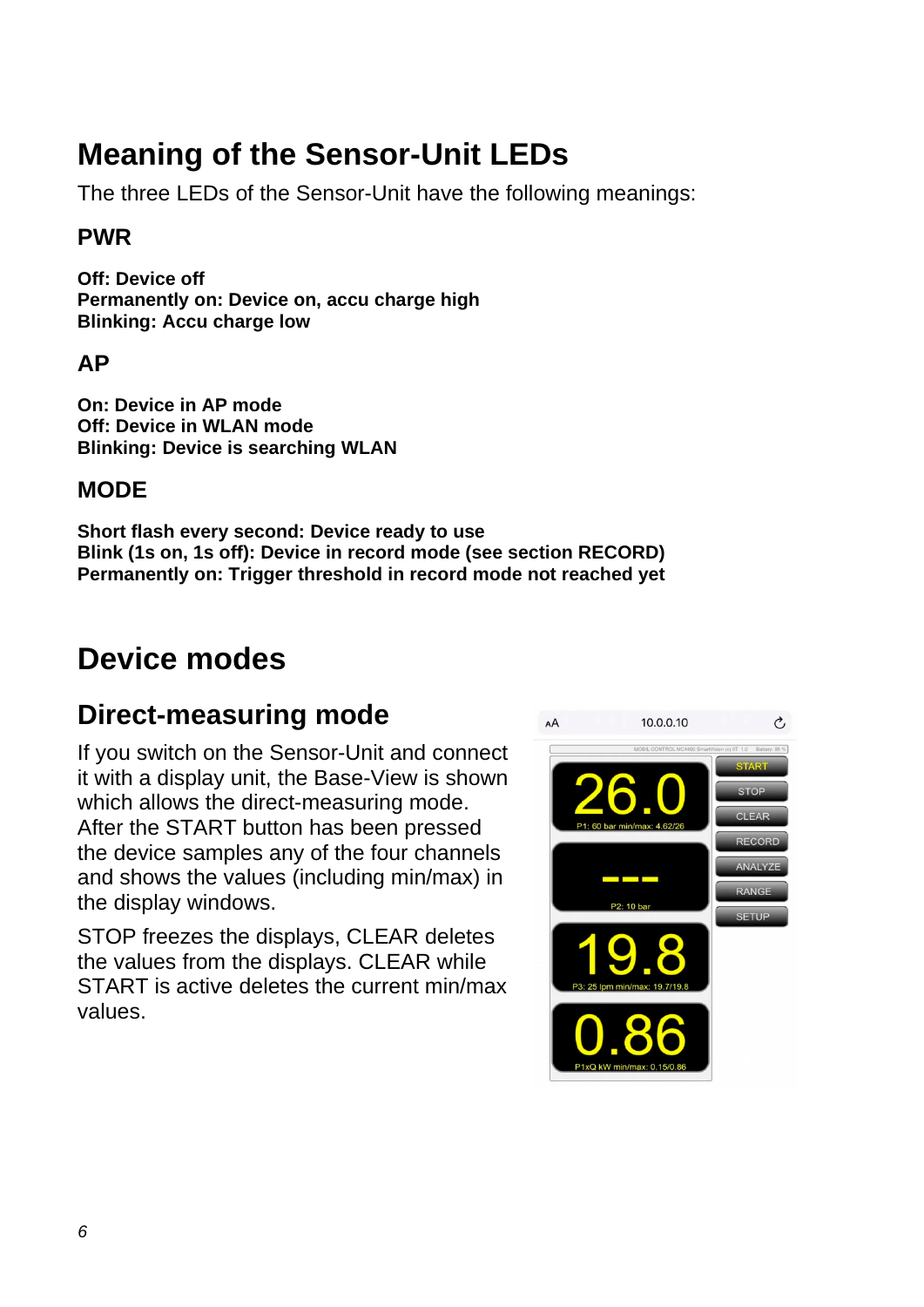# **Record**

The second measuring mode is the recording of curves up to a period of almost 14 days. It can be started with the RECORD button of the Base-View.

A recording is stored permanently in the Sensor-Unit, even if it is switched off. It can be retrieved with the ANALYZE function.

Please find the details in a separate section of this manual.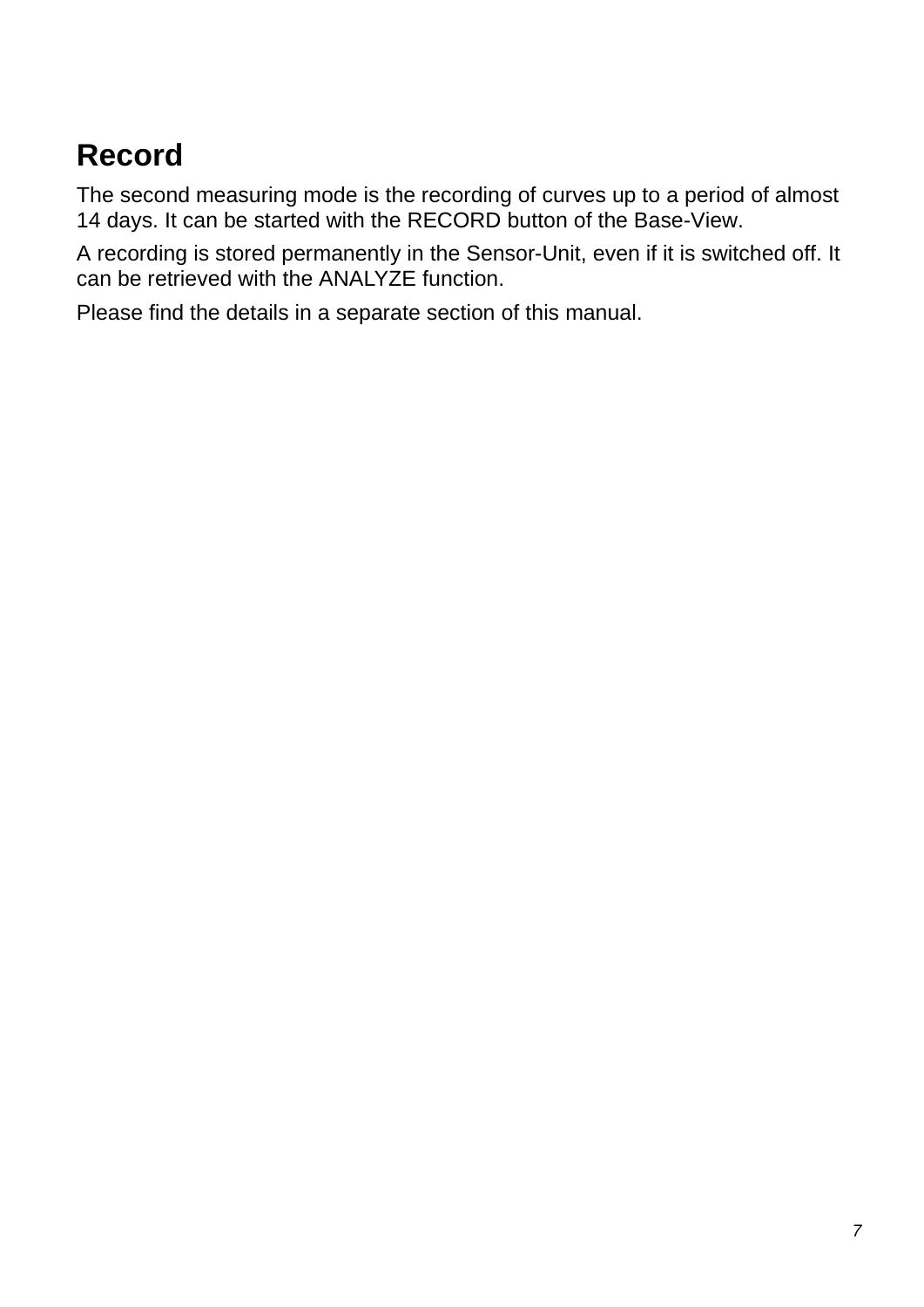# **Initial operation**

The Sensor-Unit starts in AP mode when you switch it on for the first time. The reason is, that it has not been configured for a particular WLAN. In this mode the AP LED is on. The following rules apply for the Sensor-Unit to start in AP mode:

- if no WLAN has been configured,

- if the configured WLAN is not available.

- if in the SETUP page "AP" has been checked,
- if F1 key has been pressed during power-up.

In the AP mode a connection can be established most easily with a mobile device, therefore the initial setup shall be demonstrated with an iPhone.

### **Step 1**

Switch on the Sensor-Unit by holding the F1 key down and pressing the ON/OFF key until the PWR LED is on. As soon as the AP LED is on you can release the F1 key. Compared to switching the device on without F1 key this is much faster, as the device would otherwise try to connect to the (not configured) WLAN.

Now the Sensor-Unit provides a WLAN under the name (ssid) "mc4400", which can be changed later.

On the iPhone touch the *Settings* icon and then *WLAN*.

| Now there should be the net <i>mc4400</i> visible                                                                      | <b>WLAN</b>                     | <b>Contract Contract</b>   |  |
|------------------------------------------------------------------------------------------------------------------------|---------------------------------|----------------------------|--|
| under MY NETWORKS. Touch it and the<br>iPhone will connect to it. Sometimes it                                         | $\sqrt{\phantom{a}}$ rudirouter | $\theta \in (i)$           |  |
| takes quite long until the progression<br>indicator disappears. Normally you can<br>continue without waiting for that. | MEINE NETZWERKE                 |                            |  |
|                                                                                                                        | mc4400                          | $\widehat{\mathbf{z}}$ (i) |  |

Attention: iPhone and iPad allow further settings if you touch the "i" in the blue circle for a particular net. One of them is "Connect automatically". If this option is set for another net, the iPhone easily looses the connection to the Sensor-Unit. Should you notice any problems of this kind, please deactivate "Connect automatically" for all other nets which are in reach.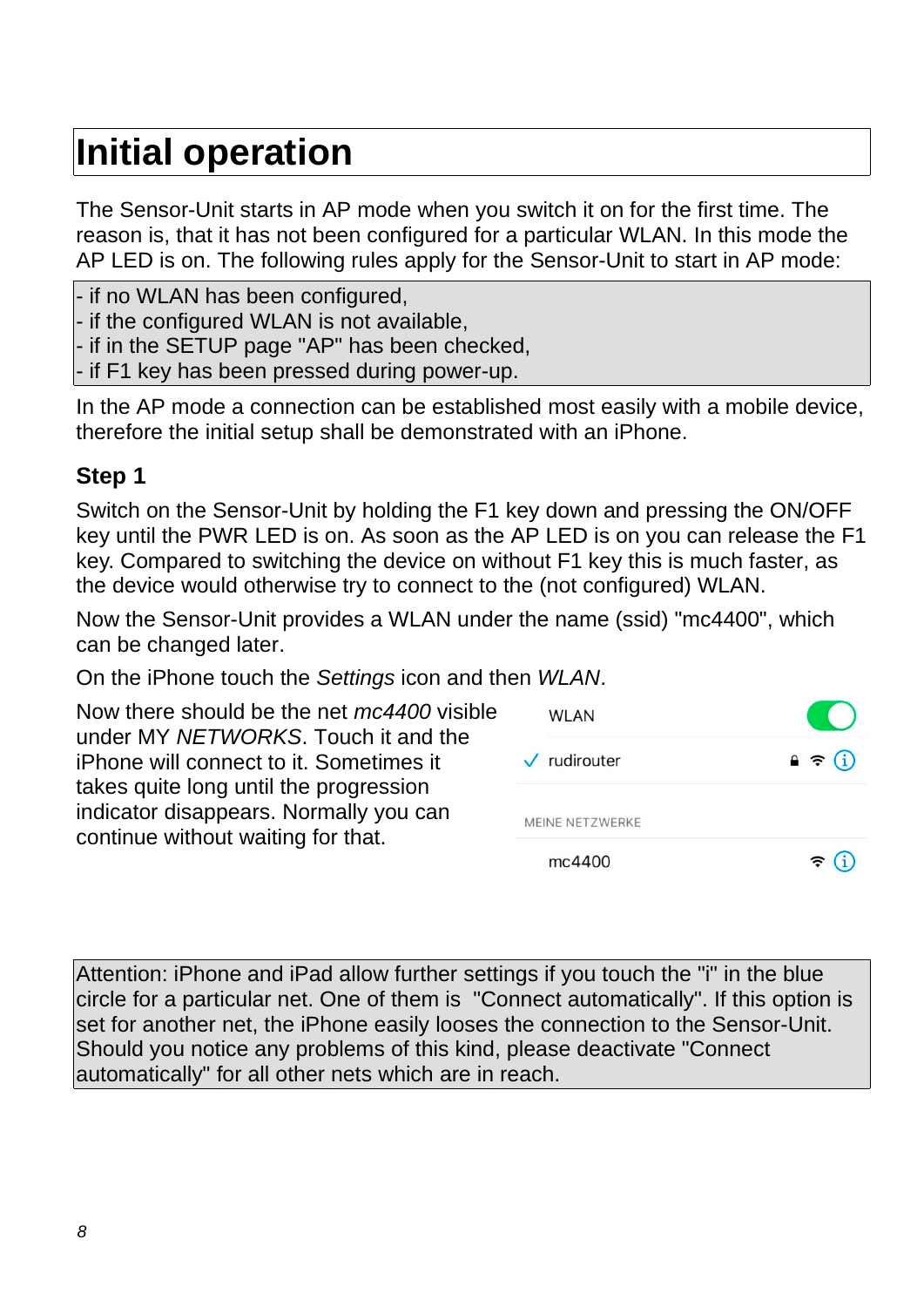## **Step 2**

Now open the browser (Safari) and type the AP-mode specific IP number of the Sensor-Unit into the address field of the browser (see picture in the section *Directmeasuring mode*). It is:

### 10.0.0.10

The devices should now be connected and you can control the Sensor-Unit as described later. The Base-View with the main menu appears. We call this the n*ormal mode* or *direct-measuring mode*. In this mode the current values of the four channels can be displayed.

## **Step 3**

Now we adjust the parameters for the WLAN mode. In order to accomplish that, you need the credentials of the WLAN you want to connect to.

Touch the SETUP button and the SETUP page appears.

This page contains an explanation of every parameter.

If you want to use more than one Sensor-Unit in the same net, you must change the *Device Name,* so that every name is unique. A valid name must begin with a character and must contain only characters, digits and "-".

*WLAN IP* shows under which IP your router has registered the device. The entry is only valid if the Sensor-Unit has already been connected with your router. Changing this entry has no effect.

**SSID**: Enter the name (ssid) of your WLAN here (as shown by the iPhone for example).

**WLAN KEY**: Enter the WLAN key here (the password of your router for the WLAN connection - not the router password).

**AP/WLAN**: Check AP only if you want to use your Sensor-Unit exclusively in AP mode. The Sensor-Unit then starts always in AP mode. If you check WLAN, the Sensor-Unit first searches for the configured WLAN and if there is no success then it starts in AP mode.

If you want to force AP mode even if WLAN is checked, press the F1 key while powering up the Sensor-Unit until the AP LED is on.

| DEVICE NAME          |
|----------------------|
| mc4400               |
| <b>SSID</b>          |
| rudirouter           |
| <b>WLAN KEY</b>      |
| . .                  |
| <b>WLAN IP</b>       |
| 192.168.1.229        |
|                      |
| OAP<br><b>O</b> WLAN |
| SAVE                 |

فالمحارب المستعارف المنتجرة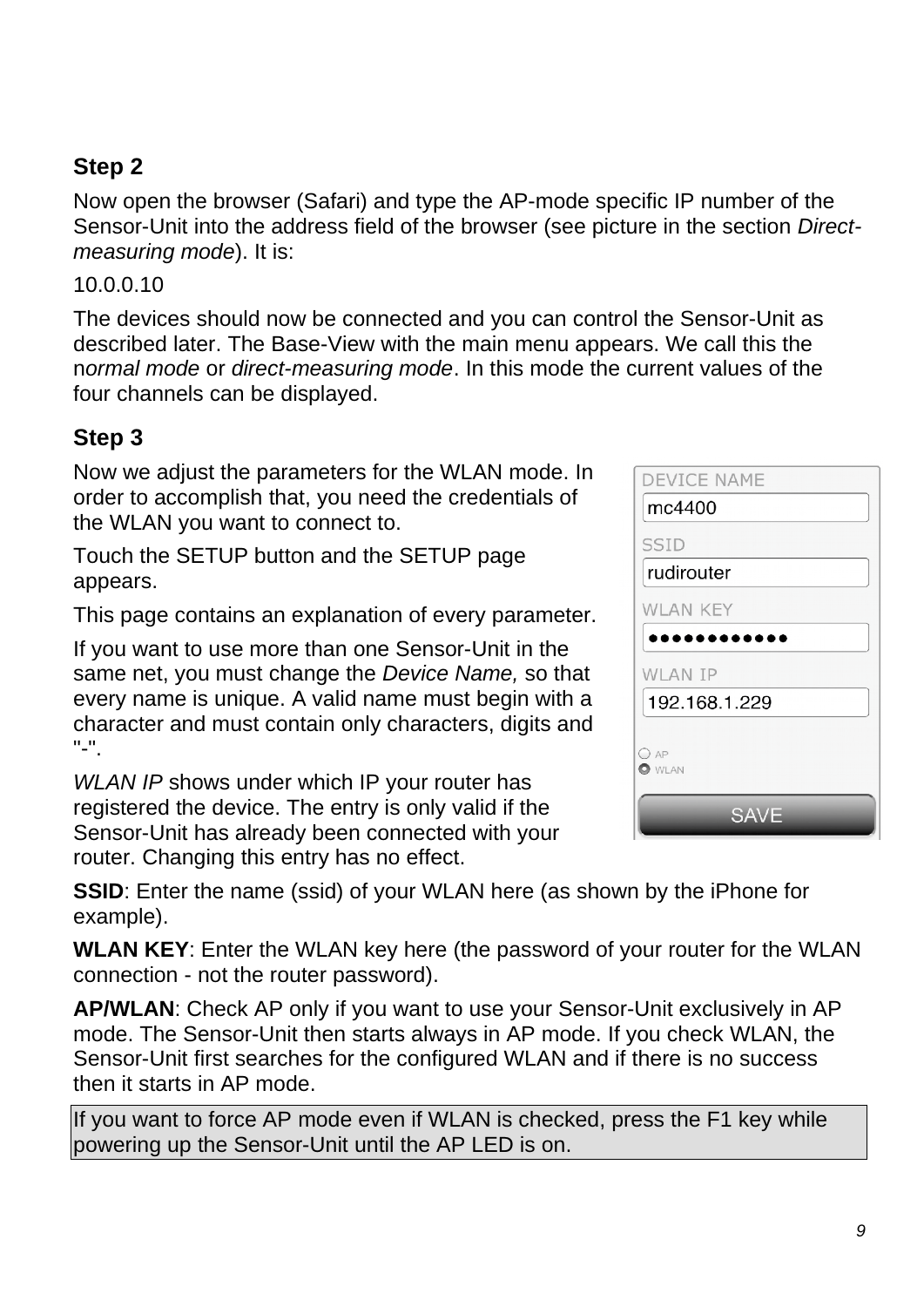# **SAVE button**

This button saves the current settings.

Please note, that after saving the settings the Sensor-Unit must be switched off and on again, in case the access method (AP or WLAN) has been changed. If powered with the external supply unit, the Sensor-Unit must be unplugged and switched off.

## **Connection in WLAN mode**

If a WLAN is configured and the AP LED remains off after powering up, the device is in WLAN mode. Most operating systems can then establish a connection by typing the following address into the browsers (Firefox, Windows-Explorer etc.) address field:

### *http://mc4400.local*

If that is not working you must address the device using its IP address, which your router has assigned to it. Your IT expert knows a number of ways to find out this IP number. Here is an example:

- Start Sensor-Unit in AP mode, configure WLAN and SAVE.
- Switch off Sensor-Unit and start in WLAN mode.
- Wait until MODE LED is blinking, then switch off.
- Start Sensor-Unit in AP mode and select SETUP *WLAN IP* shows IP number.

# **Connection in AP mode**

Use this mode if you want the display device to connect directly with the Sensor-Unit, i.e. if a WLAN is not available or wanted. Establish a connection as described in *Step 1* and *Step 2*.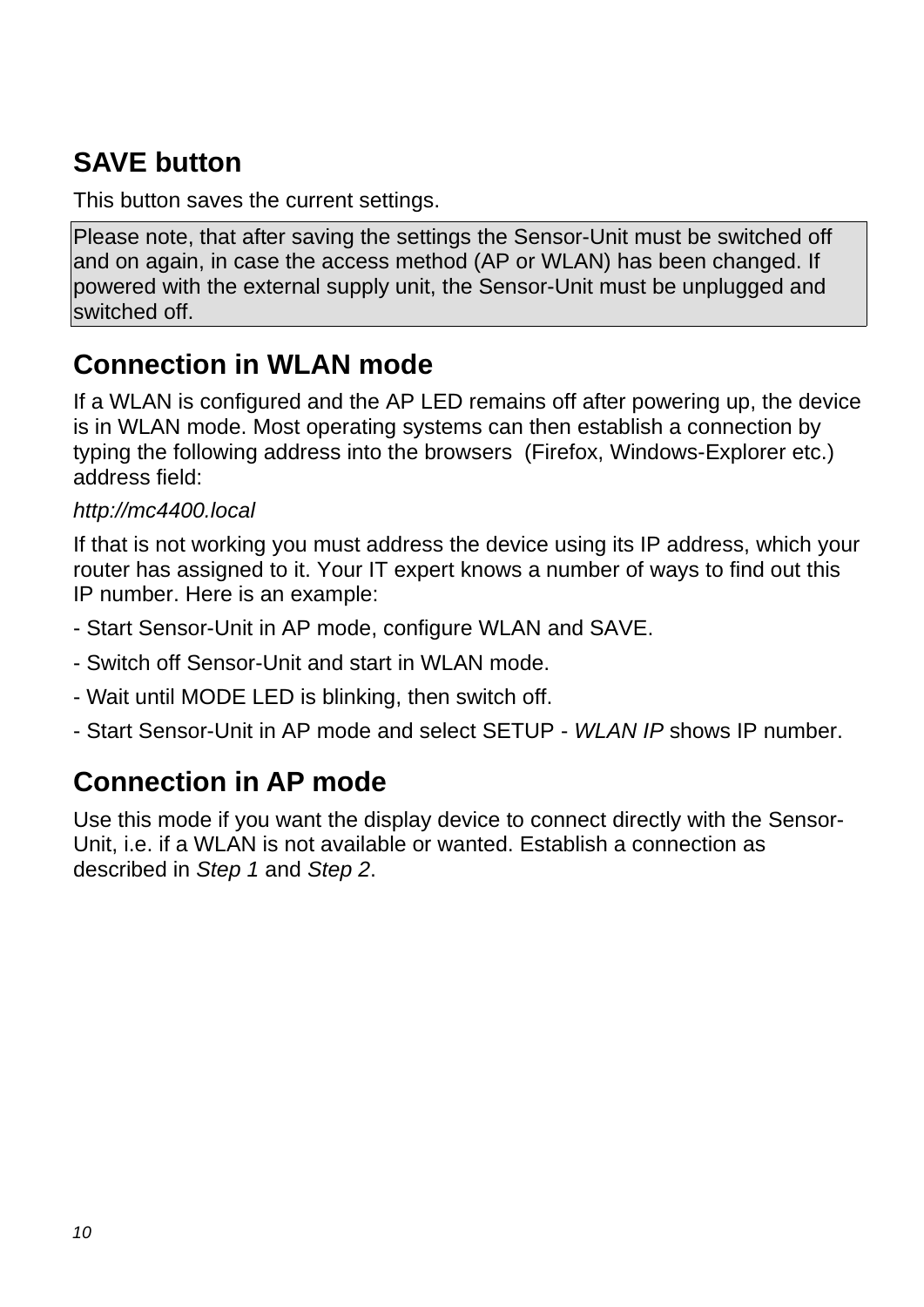# **Operation characteristics**

The Sensor-Unit acts as a webserver which provides the user interface by means of web pages to the display device. The display device uses a browser to show these web pages. A browser is the software you are using when you surf in the Internet, like Microsofts Internet Explorer. The connecting network can be a local WLAN or even the Internet. This means you could operate the Sensor-Unit from a remote location if you setup your router for this task.

The quality of the network is an essential factor for the response times of the Sensor-Unit. Please mind this fact if the Sensor-Unit is reacting slowly.

Also, please note:

If the Sensor-Unit does not react, the browser might need to refresh the current page. In this case click or touch the refresh symbol which most browsers show near the address field. It often looks like a three-quarter circle with an arrow.

Most modern browsers are suitable for operating the Sensor-Unit (Firefox, Safari, Microsoft Edge), only the current Chrome version cannot store Analyze files correctly.

The Sensor-Unit is not meant to be operated from different display units at the same time. But you can for instance watch the direct-mode values concurrently from two or three devices.

# **Adjusting your own sensors**

The mc4400 allows you to use any 4..20mA sensor with 12-V supply. Therefore the device is not limited to hydraulic measuring tasks. It is normally shipped with sensors which are automatically recognized by the device.

In this section you will learn how to configure the device for other sensor types.

Klick the RANGE button in the Base-View and the page for configuring the ranges will appear.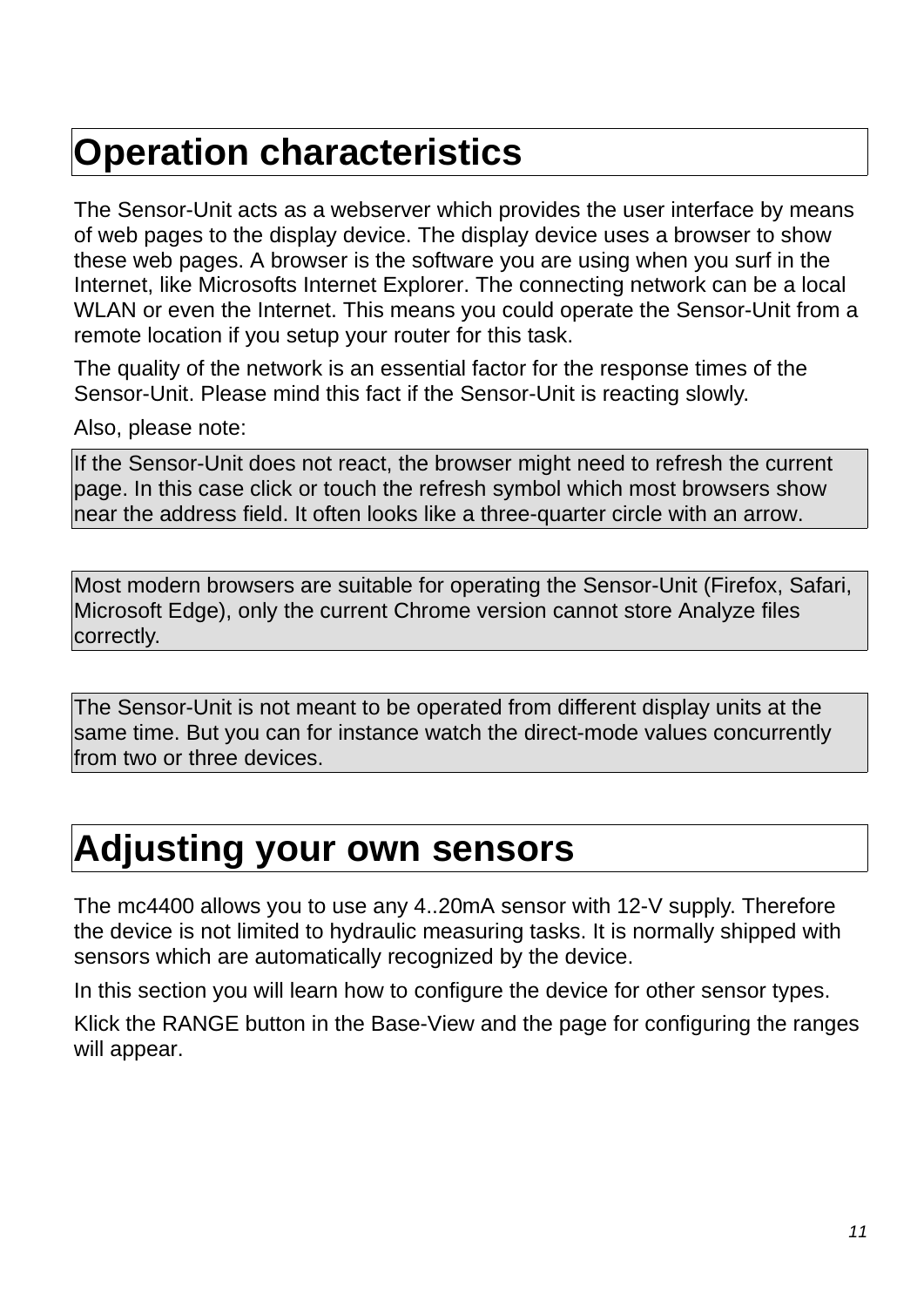RANGE

The four rows in the table represent the channels 1 to 4. The picture shows the default settings which can be set with the RESET button.

In case you want to use only the delivered auto-sense sensors, select AUTO for each channel and any of the sensors will be automatically recognized on each channel. You can watch this in the Base-View while START is active. Connecting a sensor is immediately visible in the related display field.

|             | <b>RANGE SELECTION</b> |         |                    |                    |           |  |
|-------------|------------------------|---------|--------------------|--------------------|-----------|--|
| <b>AUTO</b> | 10 bar                 | 60 bar  | 100 <sub>bar</sub> | 250 <sub>bar</sub> | 600 bar   |  |
| <b>AUTO</b> | 10 bar                 | 60 bar  | 100 <sub>bar</sub> | 250 bar            | 600 bar   |  |
| <b>AUTO</b> | 25 lpm                 | 300 lpm | 6000 rpm           | 250 bar            | P1-P2 bar |  |
| <b>AUTO</b> | 125 C                  | 500 C   | 250 bar            | 400 bar            | P1xQ kW   |  |



The right-most ranges of channels 3 and 4 have a special meaning: If selected, they deliver the pressure difference P1-P2 and the hydraulic power P1xQ/600kW.

In the first case (pressure difference) it is assumed that the pressure sensors on channels 1 and 2 both use bar or psi. The value of channel 1 must be greater than the value of channel 2, otherwise channel 3 doesn't show a value. Recorded curves show the value 0, if P1 is not greater than P2. The fullscale values of P1 and P2 may be different, though (e.g. 100 bar and 60 bar).

In the second case (hyd. power) it is assumed that there is a pressure sensor on channel 1 (bar or psi) and a volume-flow sensor on channel 3 (lpm or gpm). The hydraulic power delivered by channel 4 can be shown in kW, PS, hp, or HP. You will learn how to do that later in this manual.

Please note, that the calculated ranges (P1-P2, P1xQ) must not be selected at the same time, otherwise you will get an error message as soon as you try to SAVE this configuration.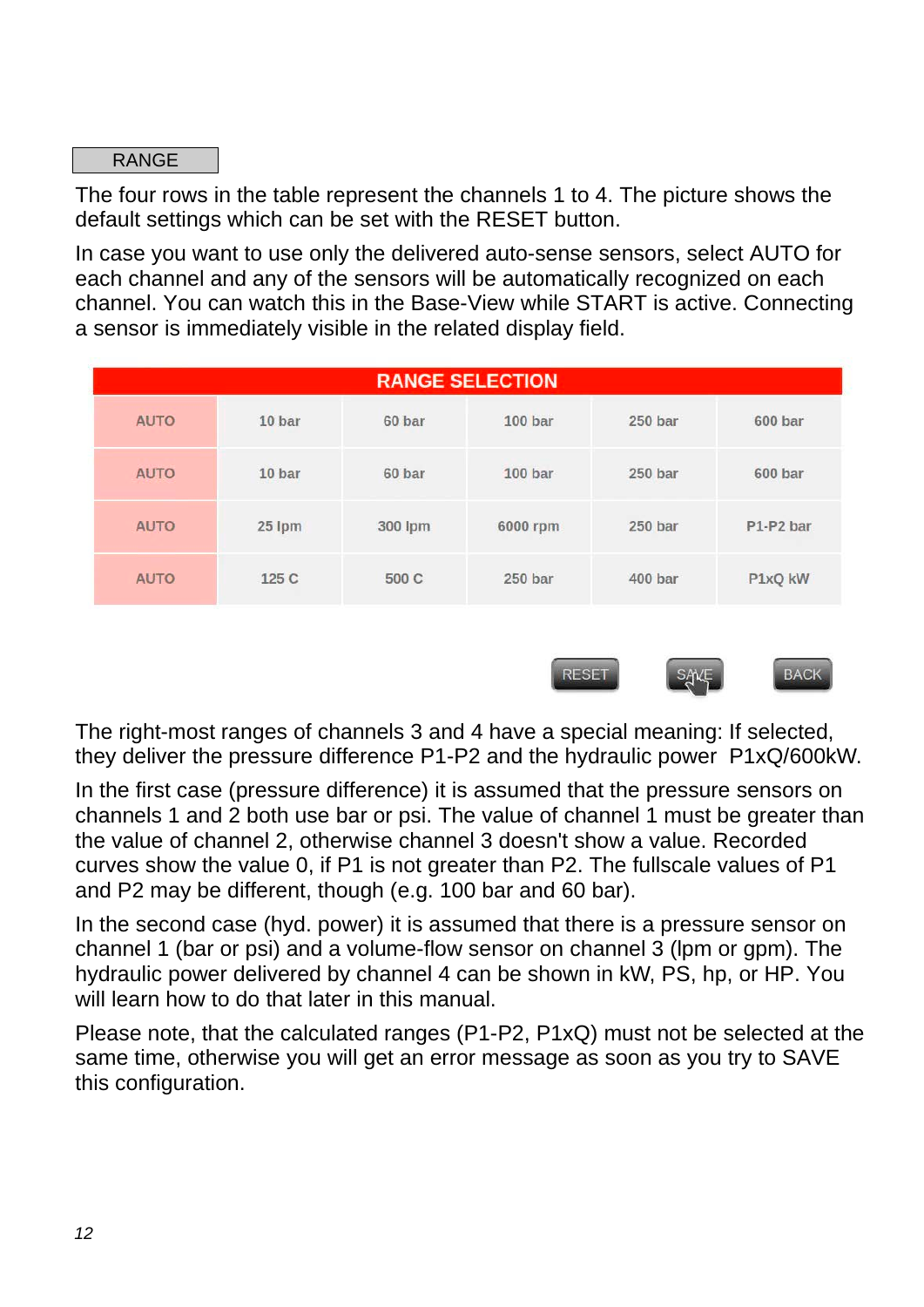SAVE

Stores the current settings.

**BACK** 

Back to the Base-View.

## **Configure 3rd-party sensors**

You can enter up to five 3rd-party sensors per channel. A 3rd-party sensor is a sensor with individual fullscale value and unit. In order to

|             |         |         | <b>RANGE SELECTION</b> |
|-------------|---------|---------|------------------------|
| <b>AUTO</b> | 150 psi | 60 bar  | 100 <sub>bar</sub>     |
| <b>AUTO</b> | 10 bar  | 60 bar  | 100 bar                |
| <b>AUTO</b> | 25 lpm  | 300 lpm | 6000 rpm               |
| <b>AUTO</b> | 125 C   | 500 C   | 250 bar                |
|             |         |         |                        |
| 150<br>P11  | psi     |         | RES                    |

define a 3rd-party sensor you have to select the related field in the channel row, do your changes and save the configuration. An example shows you, how to define a 150-psi sensor in the first channel (right field next to AUTO). This sensor must deliver 20 mA at 150 psi.

Klick the field in the first row next to AUTO.

The current settings for this field appear at the bottom.

Enter 150 in the first field next to P11 and psi in the next field, as shown in the picture.

Units with up to three characters are allowed.

Store the setting of this individual sensor with SET. Then store the whole configuration with SAVE.

Select the 150-psi field any time this sensor is connected to channel 1.

## **Hydraulic power in kW, PS, hp, HP**

If you select P1xQ in channel 4, you can change the unit to kW, PS, hp or HP the same way as described in the previous section. Please spell the unit exactly with correct case and save with SET and SAVE. The hydraulic power will then be displayed in this unit, provided the sensor on channel 1 uses bar or psi and the sensor on channel 3 uses lpm or gpm. It does not matter if these are auto-sense or 3rd-party sensors.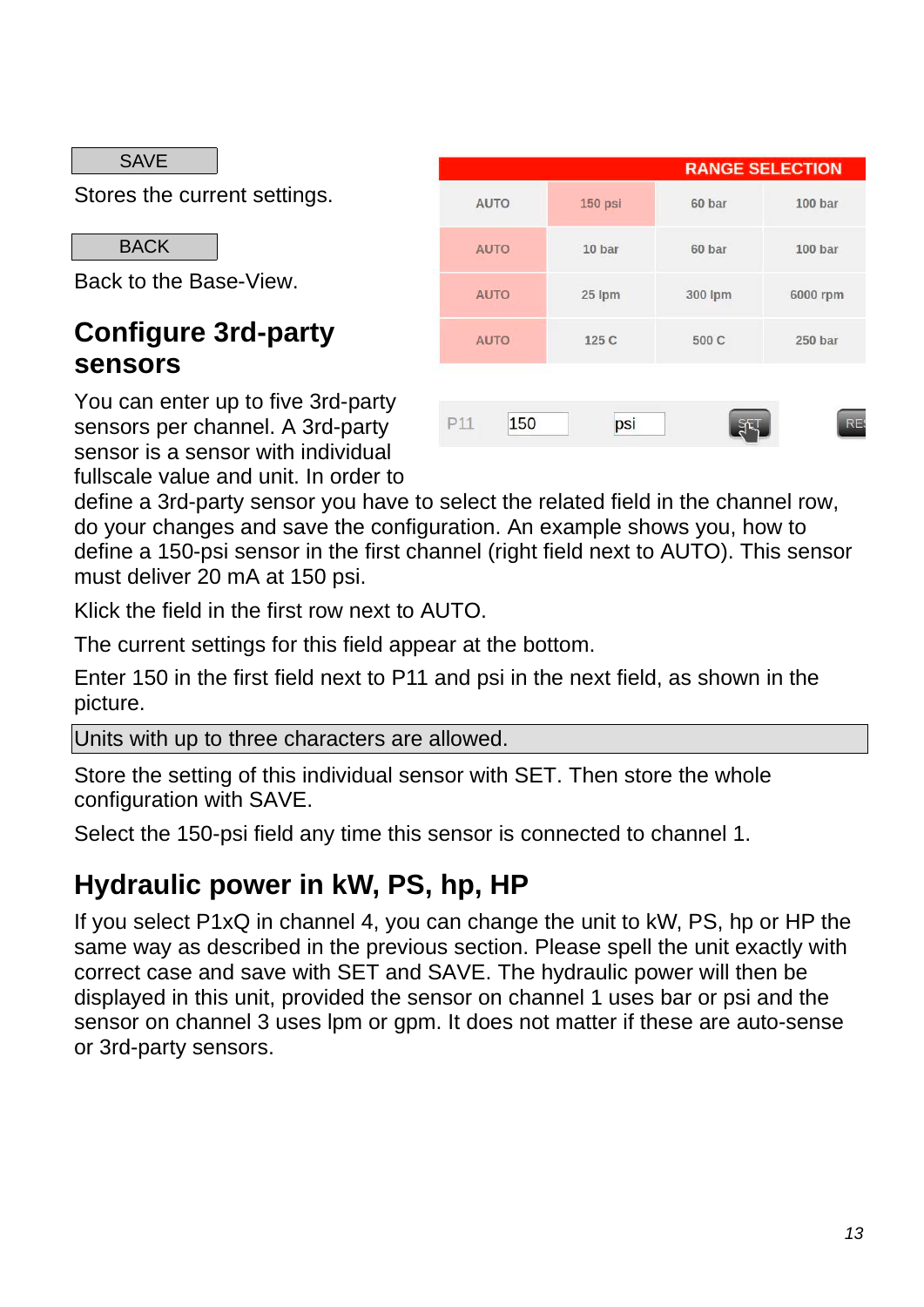# **Record and analyze curves**

Use the RECORD and ANALYZE buttons from the Base-View in order to record and analyze measurement curves.

#### RECORD

In this page all of the parameters for the recording are set.

|                                  |                | <b>RECORDING SETTINGS</b> |                                            |  |
|----------------------------------|----------------|---------------------------|--------------------------------------------|--|
| <b>Trigger Conditions</b>        |                |                           |                                            |  |
| Trigger Channel P1 v             | Threshold % 0  |                           | <b>Positive Edge</b>                       |  |
| <b>Recording Channels</b>        |                |                           |                                            |  |
| P1                               | P <sub>2</sub> | P <sub>3</sub>            | P <sub>4</sub>                             |  |
| <b>Timing</b>                    |                |                           |                                            |  |
| Samples*1000 45<br>$\frac{1}{x}$ | Time Base 1 ms | ▼                         | 0d:0h:0m:45s                               |  |
|                                  |                |                           |                                            |  |
|                                  |                |                           | <b>STOP</b><br><b>START</b><br><b>BACK</b> |  |

#### **Trigger Conditions**

In this row you set the trigger channel (P1 to P4), the trigger threshold in percent of the fullscale value, and if triggering should happen at the positive or negative edge of the signal.

If, for instance, channel P1 is selected and on P1 a 60-bar sensor is attached, a threshold of 50 means, that triggering happens at 30 bar within the measuring tolerance.

Click on the right field if you want to change the trigger edge. *Positive Edge* means that recoring starts if the signal is greater than the threshold. *Negative Edge* means that recording starts if the signal is lower than the threshold.

If you want the recording to start immediately after clicking the START button, set *Threshold* to 0 and choose *Positive Edge*.

#### **Recording Channels**

Click the fields in this row so that the channels to be recorded appear in red. You can record up to 240,000 samples with one selected channel, 120,000 samples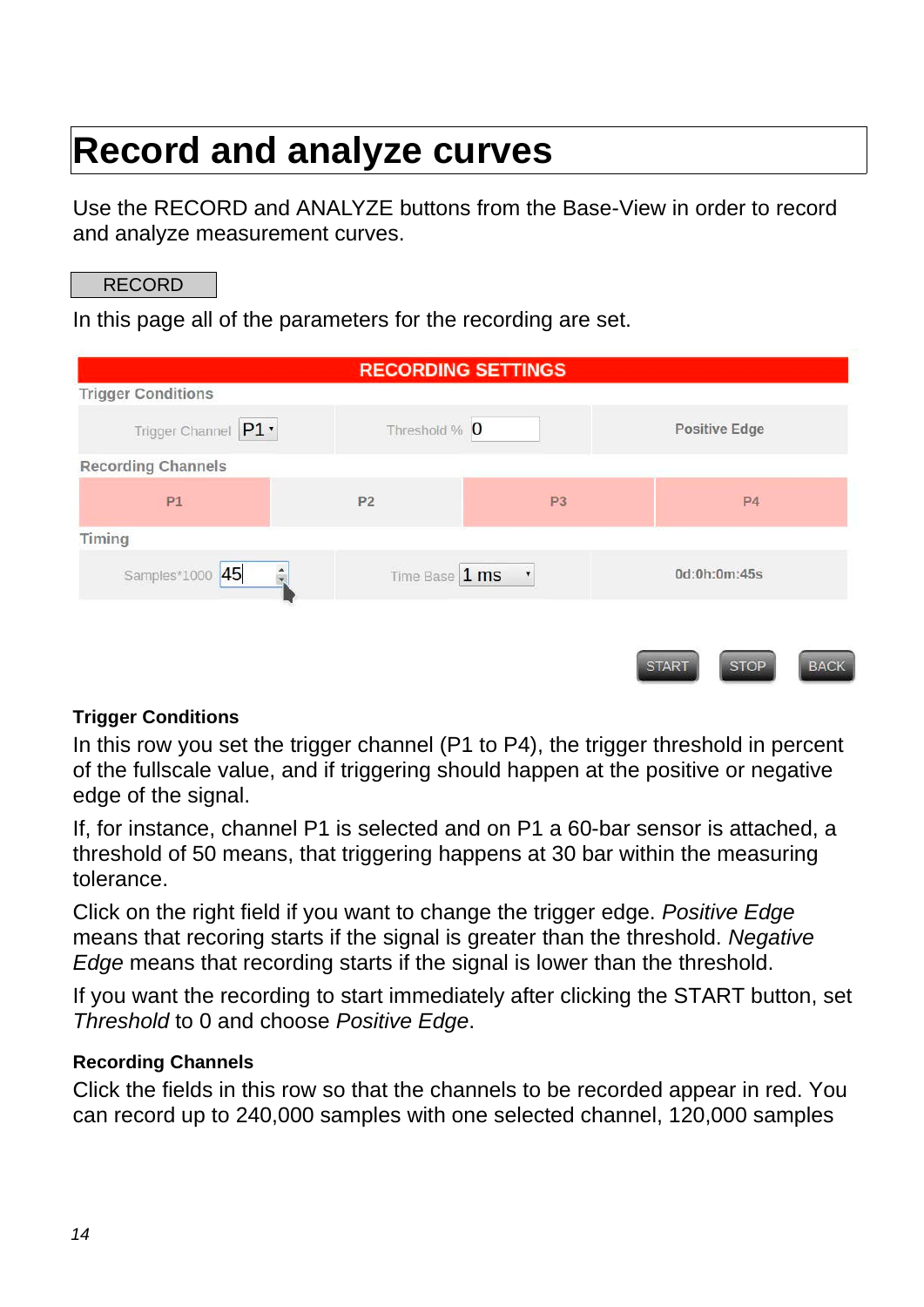per channel with two selected channels, and up to 60,000 samples per channel with three or four selected channels.

If your RANGE settings contain calculated channels (P1-P2 or P1xQ), they will be recorded, as well, provided P3 or P4 are selected for recording.

### **Timing**

In this row you enter the number of samples per channel to be recorded. An entry of 45 means that 45,000 samples per channel will be recorded.

The minimum number is 1000 samples. Please watch this if you set long sample intervals. When using a 10-s interval the minimum recording time is almost three hours. Stopping the measurement before the minimum recording time is reached leads to an invalid recording.

You can choose the following sample intervals: 1 ms, 10 ms, 100 ms, 1 s, 10 s. The recording duration which you can see in the right field is updated after changes of *Samples* or *Time Base*.

**BACK** 

Back to the Base-View.

#### **START**

Starts a recording and saves the current parameters. The buttons START and BACK disappear until the recording is finished.

The recording can be stopped with the *STOP* button or the F1 key on the Sensor-Unit. If at least 1000 samples per channel have been recorded, a valid recording is stored in the Sensor-Unit which can be retrieved with TRANSFER in the ANALYZE page. If not, you will get an error message after TRANSFER and the Sample field contains 0.

If the Sensor-Unit swiches itself off during recording due to a low battery charge, a correct recording remains in the device, provided the minimum number of 1000 samples have been recorded.

ATTENTION: After a recording has been started you must ensure that no display device will send data to the Sensor-Unit (except STOP if you wish to stop). Especially for long-term recordings it is advisable to close the RECORD page in the browser or even to close the browser until the recording is finished. The MODE LED indicates the recording mode by blinking in a 2-second rythm, if the threshold has been reached.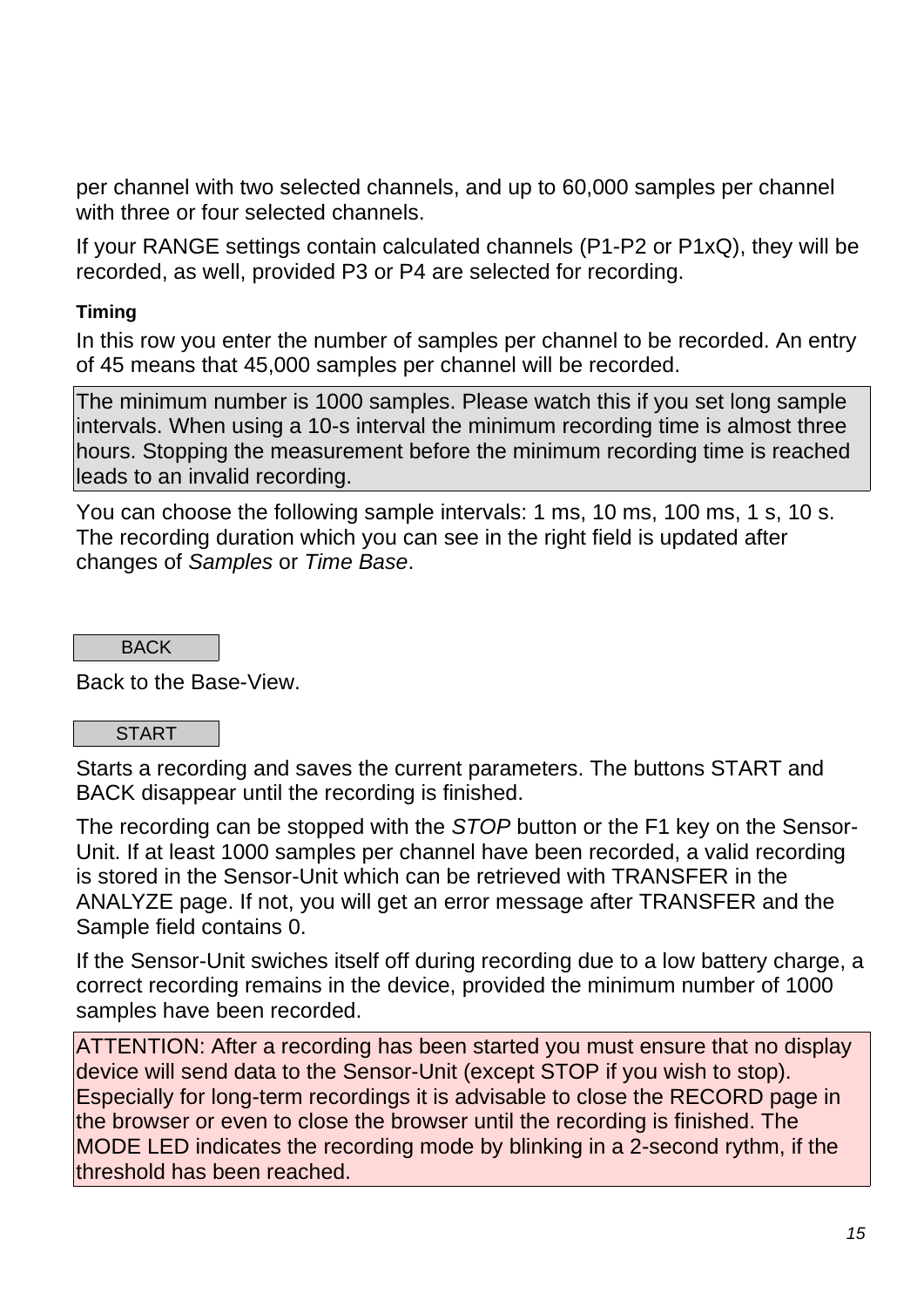#### ANALYZE

If you click this button in the Base-View you will get to the page where you can TRANSFER recorded curves from the Sensor-Unit, analyze and store them as a CSV file.

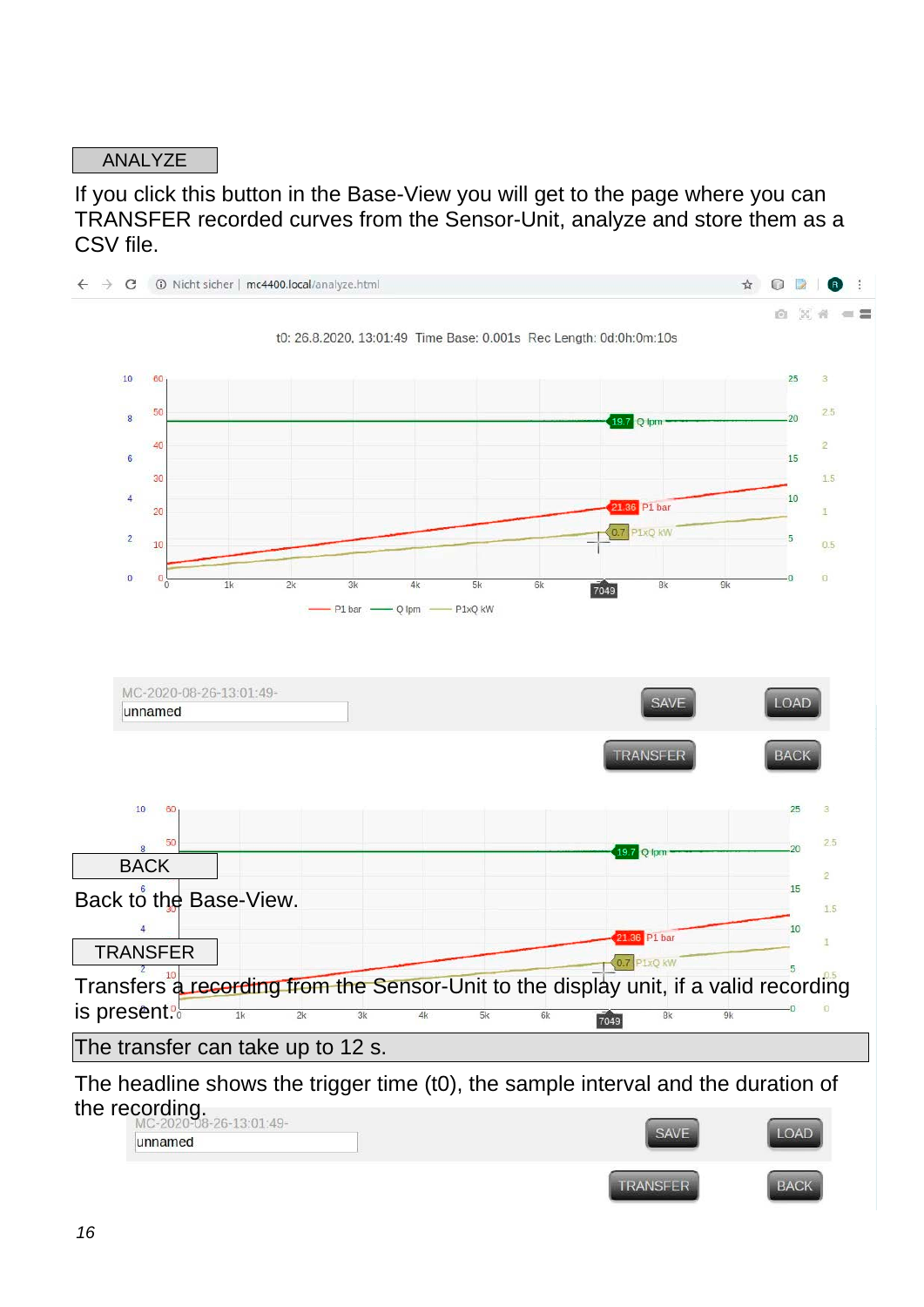SAVE

Saves the data into a comma-separated list (CSV), which for instance can be imported to a Excel sheet. These files usually are saved in the Download folder of the display device.

Their names start with *MC-* and the trigger time (see bottom left of the picture). The entry of the field below (default: *unnamed*) is attached to the file name. This way the recordings are in chronological order, if sorted alphabetically.

LOAD

Load a previously stored CSV file.

### **Analyzing a recording**

You can show distinct values of the curves at an arbitrary position, if you place the cursor in the graphics window (or touch the screen at this position with smartphones etc.). Zoom in to an area by dragging with the left mouse button (or using two fingers as you know it from smartphones).

Hide or show a curve: click the related legend below the graphics window.

The task bar at the top right corner provides a few more options (not permanently show in some browsers):

From left to right as shown in the picture:

- Save graphics as image file.
- Force currently visible curves to fill window area.
- Reset display to basic appearance.
- Display only the curve value next to the cursor.
- Display values of all curves.



### **Send recording file via email with iOS**

You can send a stored CSV file via email, e.g. with Apple-iOS devices like an iPhone.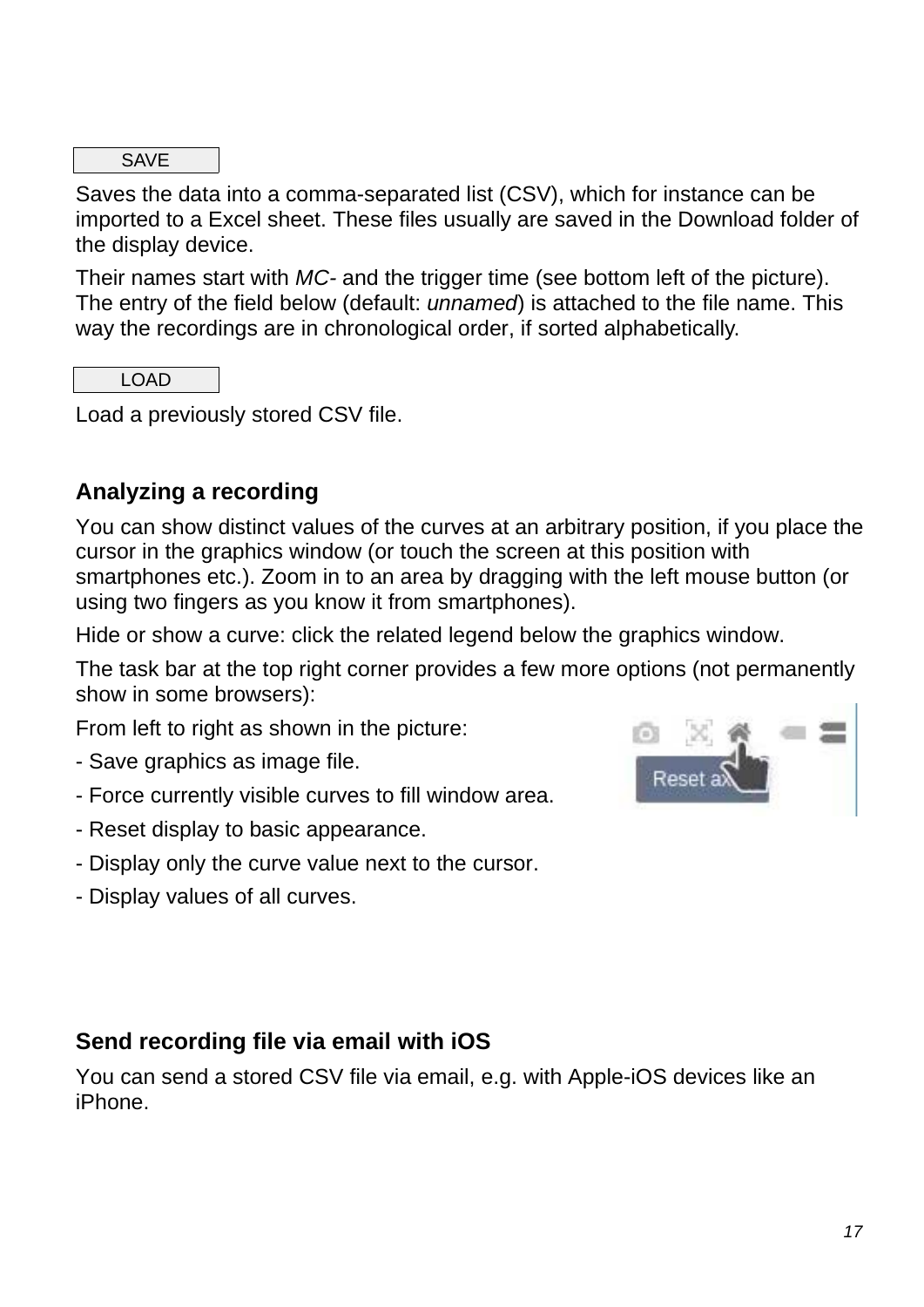

Click the *arrow in a blue circle* symbol next to the address field of the browser and the Download folder should open. Select the file you want to send and it will be shown as in your Excel program.

At the top right corner you will then see the *Share* symbol for sharing content via email, WhatsApp, Dropbox and so on. Click it and you can choose between the various options.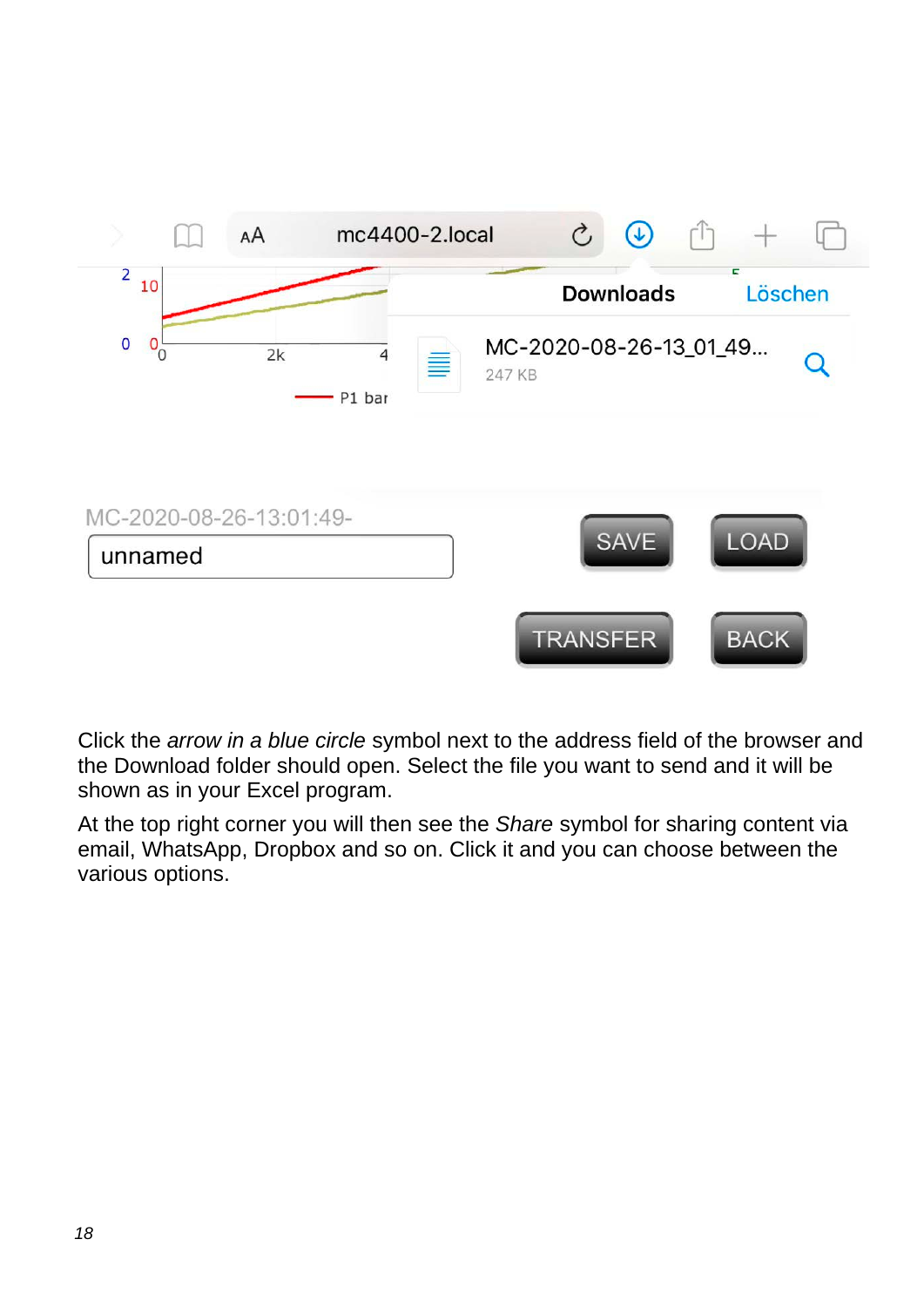# **Inspection protocols with mc6600-doctool**

See also *Install mc4400 software* in the Appendix.

The Windows program

 *mc4400-doctool.exe*

is used for preparing inspection protocols which include recordings from the Sensor-Unit. It can be downloaded from this website: http://www.iitfluid.com/

On this website you will also find (page Sensoren & Systeme) some useful videos. The usage of the mc4400-doctool is almost identical to the mc6600-doctool.

Start the *mc4600-doctool* by double clicking the shortcut on the desktop which should appear after the installation prodedure with the default settings.

IIT provides the program as Open-Source Software, which means you can use or change it for your own purposes.

mc4400-doctool has been developed with the Open-Source version of Qt5. A Linux version can be provided on demand. Please note the license terms for Qt5, which you can find here: https://www.gt.io/

The 3rd-party library *qcustomplot* has been used for the grahics. Its license terms are available here: https://www.gnu.org/licenses/gpl-3.0.html

# **Work directories**

The program stores the various files in the subdirectories *data*, *templates* and *pdf* by default, which are automatically generated in the installation folder. This behavior cannot be changed.

# **Program usage**

After starting the program you see the document area on the left (text editor), above the icons for working with the text editor, on the right the diagram area, and below the main usage area.

LoadDiag

With this button you can load a CSV signal file (generated with the Sensor-Unit) into the diagram area. You can zoom in by dragging over an area with the left mouse button. The two symbolic buttons above the "Quit" button reset the 100-% view or fit the curves into the window (WindowFit).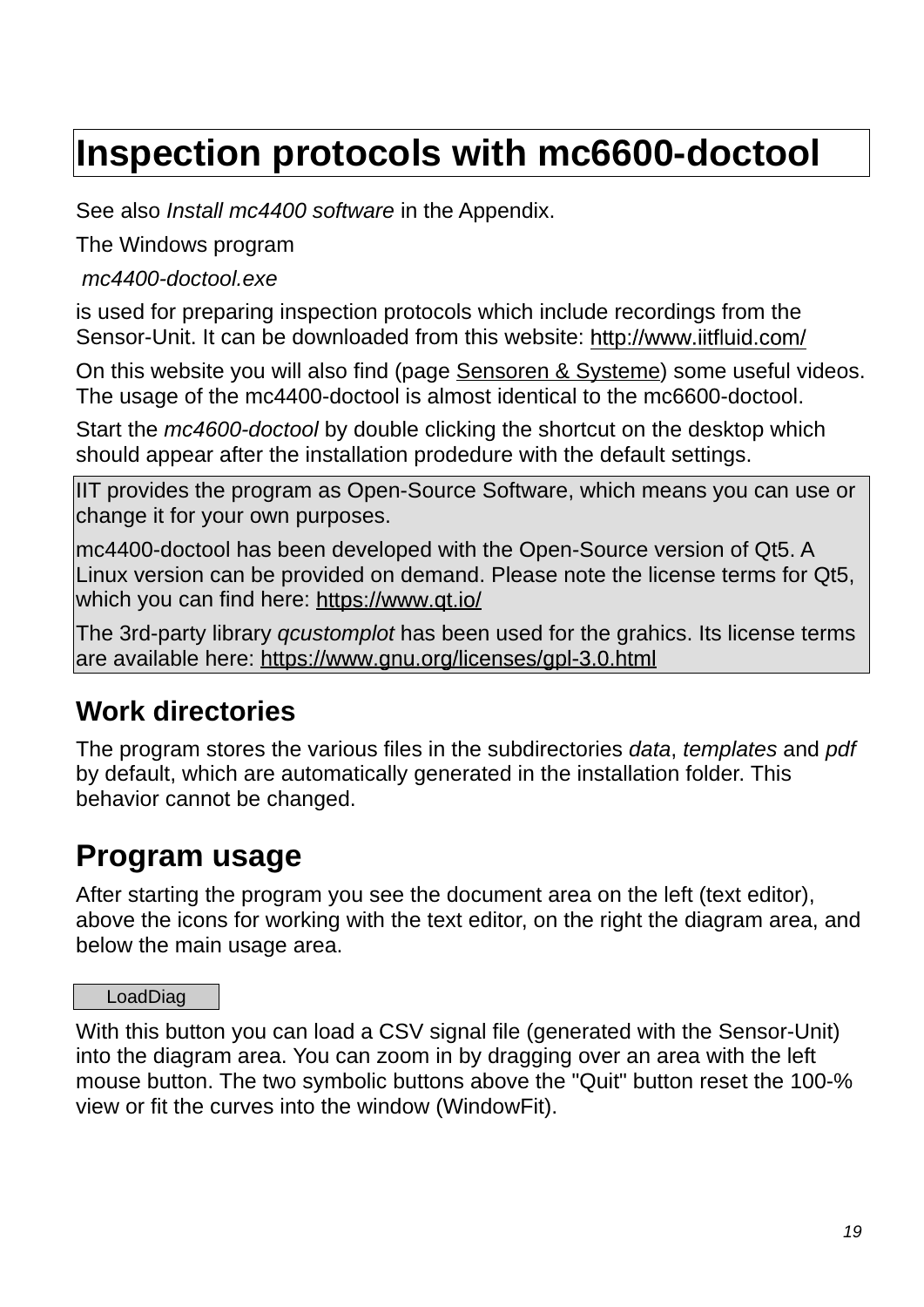The x axis shows the number of samples and the y axis shows the amplitudes of the curves in percent of their full-scale value.

#### **Set cursor marks**

You can set a cursor mark by clicking with the RIGHT mouse button into the diagram area. This mark displays the real values of the curve amplitudes above the diagram. Clear the marks with the left mouse button or when changing the displayed area.

#### **Legend**

If the checkbox *legend* is checked, a legend field is inserted into the diagram.

LoadTempl

This buttons and SaveTempl load and save text files which are used as templates for inspection protocols. You can format the text by means of the task bar above the document area (select text by dragging over it with the left mouse button, then click an element on the task bar).

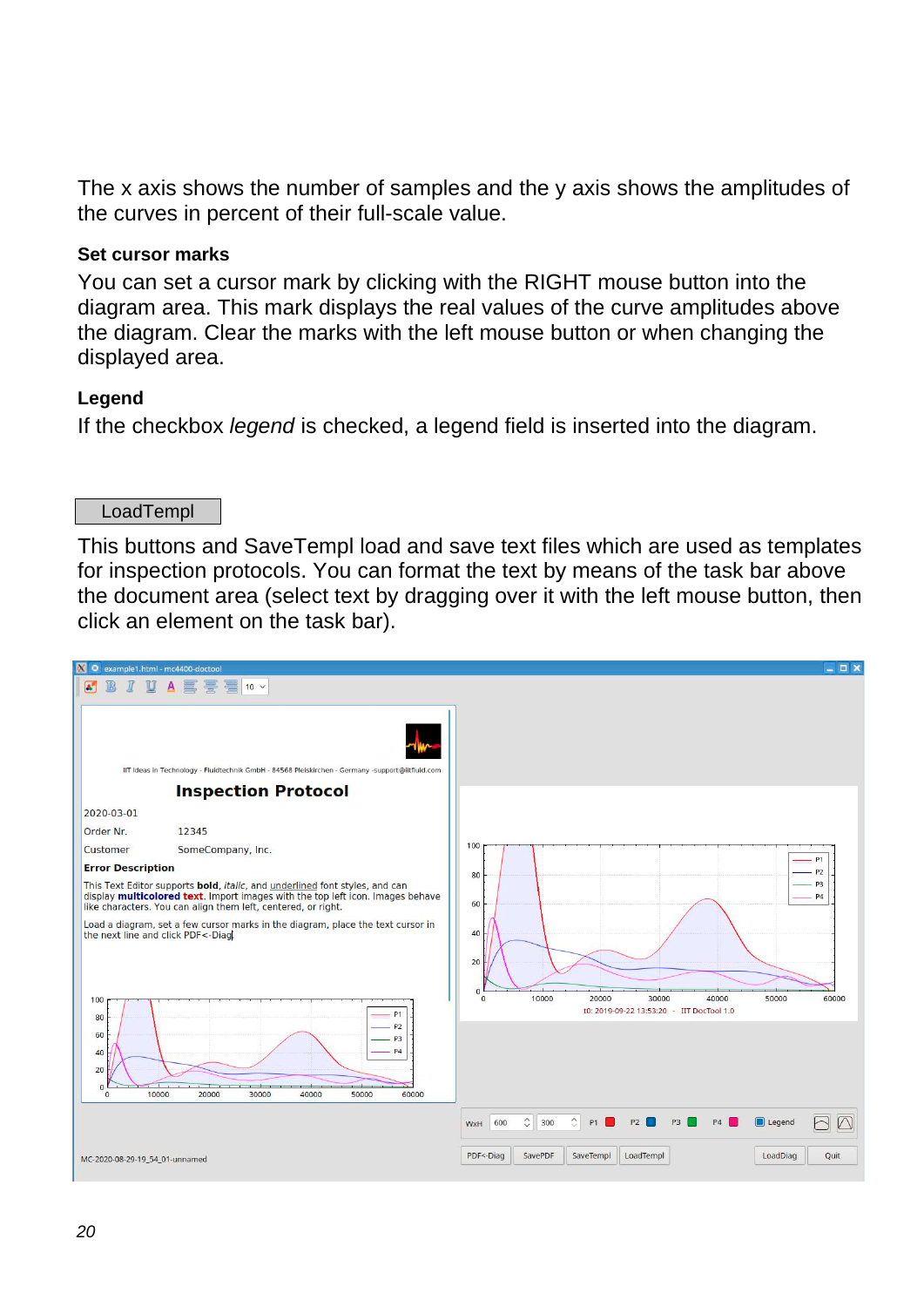#### **Insert image into document**

Image files (png, jpg, jpeg) stored in the work folder *templates* can be inserted into a template file by clicking on the left element in the task bar. In case you load an image from a directoy other than the work directory, the image is first copied to the work directory and then loaded from there. The reason is, that the text file contains only links to images and we want to have the image files in the same directory.

#### PDF<-Diag

Clicking this button inserts the current diagram into the document at the cursor location. You can vary width and height within reasonable limits by changing the values of the WxH spin boxes. Diagrams or images can be deleted, copied or aligned like ordinary characters.

ATTENTION: Diagrams are not stored with the template files.

SavePDF

The SavePDF button generates a PDF file from the current text file (inspection protocol).

### **Work flow**

Alle these functions lead to the following work flow:

LoadDiag -> right mouse button (set cursor mark) ...change displayed area .. set cursor mark .. -> LoadTempl -> PDF<-Diag -> insert more diagrams into text file -> SavePDF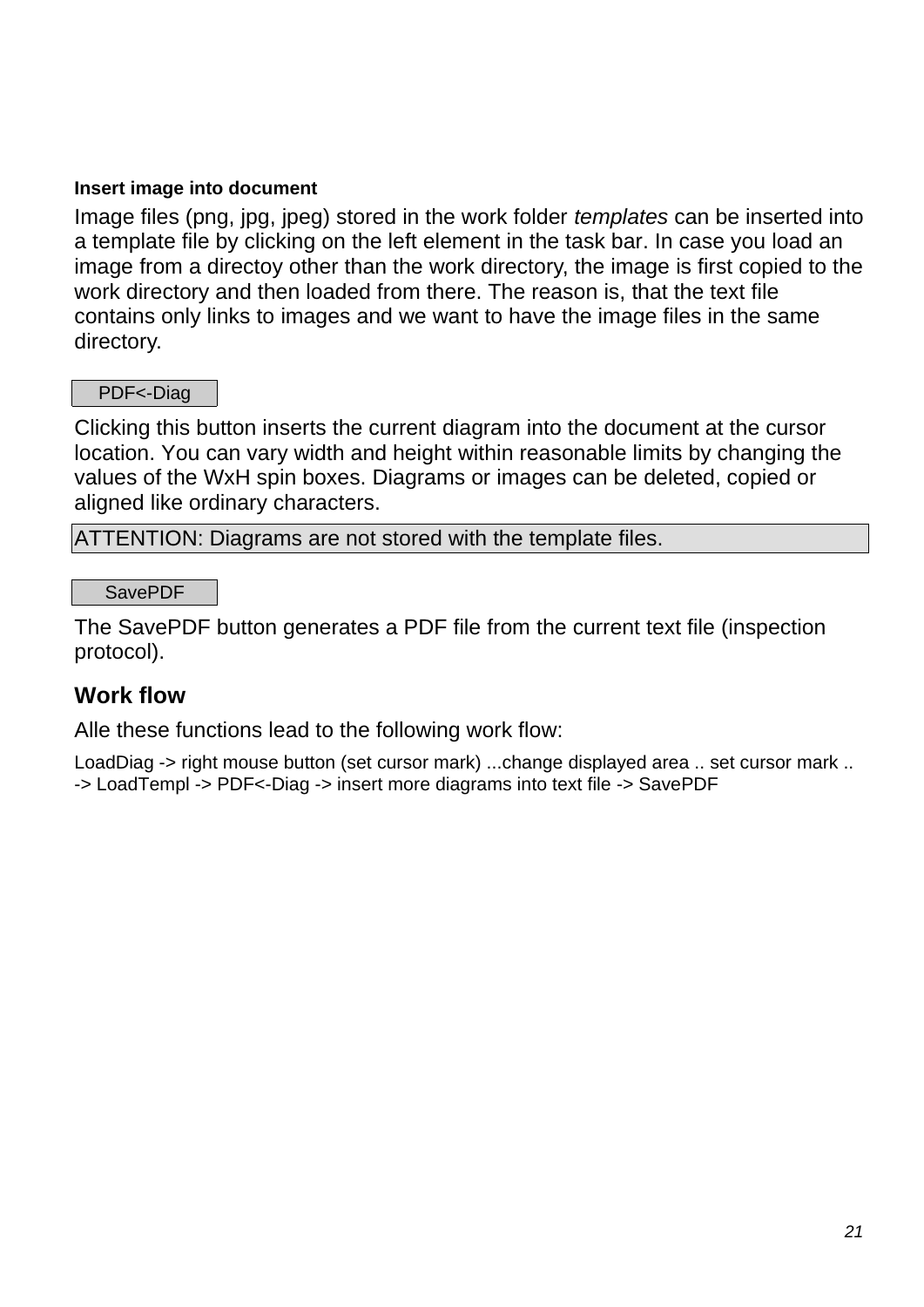# **Appendix**

# **Install MC4400-doctool on PC or USB stick**

Please see possible instructions on the IIT download site (readme.txt).

Download the installation file mc4400-xxx.exe from http://www.iitfluid.com/. double click it and follow the instructions.

Now there is the subdirectory *mc4400*.

You can start the program by navigating to this subdirectory and double clicking the *mc4400 doctool* shortcat or using the shortcut on the desktop.

If you have chosen an USB stick as destination during the installation process you can start the program from there (on any Windows 10 PC), as no registry entry has been made.

## **Wrong pressure difference?**

The range P1-P2 may not seem to show the exact difference of the values displayed in P1 and P2. This is due to the fact that the Sensor-Unit internally works with a higher precision and the displayed values are rounded at the last digit.

# **Time base selection for recordings**

Please note that a recording must at least have 1000 samples per channel. For a *Time Base* of 1 ms the shortest duration is 1 second, but it is almost 3 hours, if a *Time Base* of 10 s has been chosen. Therefore it is a good idea to choose the *Time Base* as small as possible.

# **Automatic switch-off**

When power is supplied by the external charge unit, the Sensor-Unit is always on.

When power is supplied by the internal battery the Sensor-Unit switches itself off according to the following conditions:

- If the accu charge is down to about 20 % of full charge.
- If the Base-View is active and no measurement has happend for 10 minutes.
- If the SETUP page is active and no measurement has happend for 10 minutes after loading the page.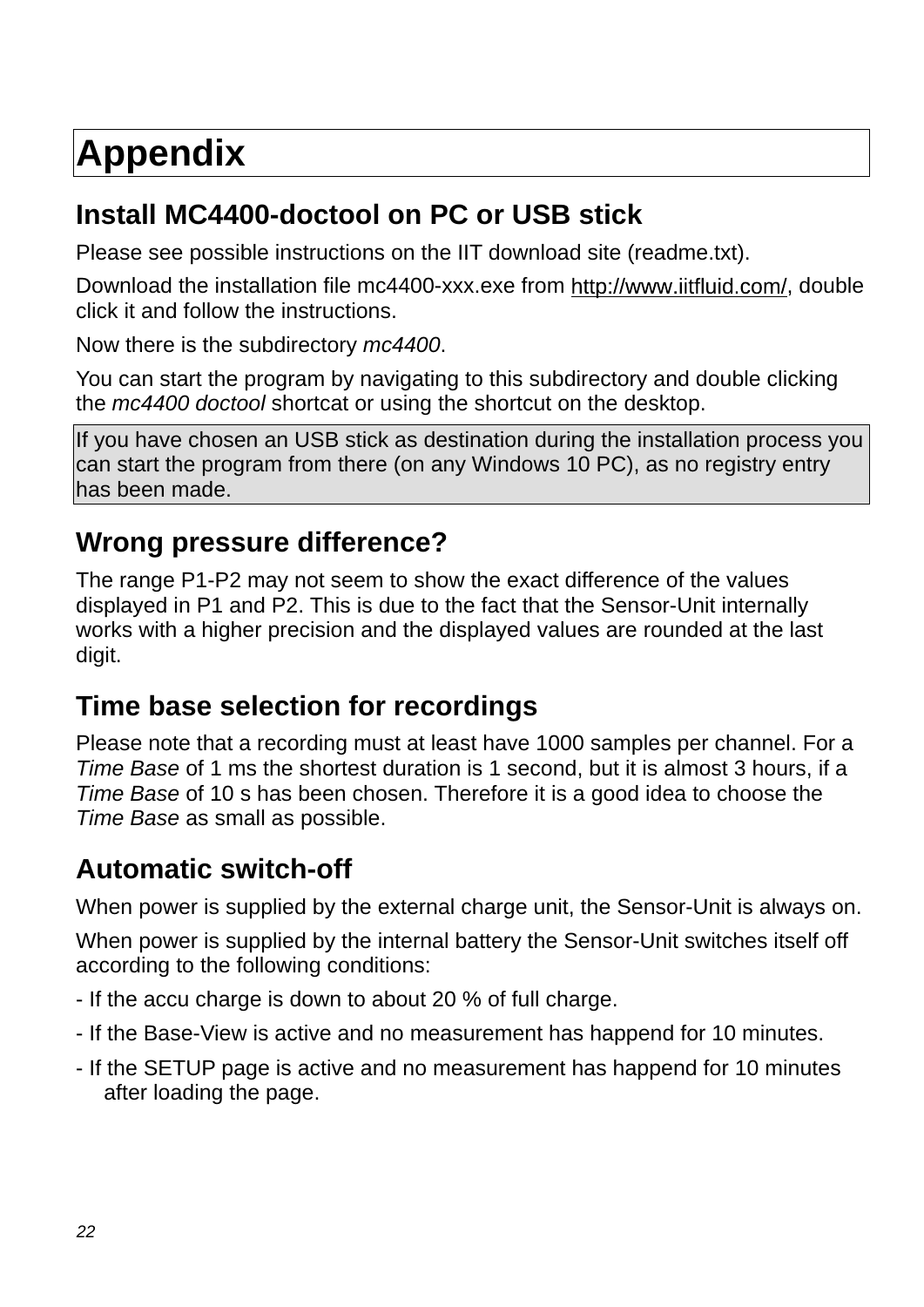- If the RECORD page is active and no measurement has happend for 10 minutes after loading the page, provided SAVE or LOAD have not been pressed.
- If the ANALYZE page is active and no measurement has happend for 10 minutes after loading the page, provided SAVE, LOAD or TRANSFER have not been pressed.

For the last two items pressing one of the buttons delays the auto-switch-off by further 10 minutes.

If the START mode in the Base-View is active or if the device is in recording mode, the auto-switch-off function is disabled. Therefore you should start longterm recordings only with the external power-supply and press STOP after every direct-measuring session.

# **Current consumption**

The current consumption is high in direct-measuring mode and recording mode, as the sensors consume most of the current. The more channels you use the higher the current.

This is the reason why the Sensor-Unit switches the sensor supply on only if one of these modes is active.

Please note:

After a measurement session you should press STOP in order to minimize the current drawn from the accu.

# **Chrome problem**

The current Chrome browser shows a faulty behavior when you try to save a CSV file.

# **Open-Source graphics library**

The Sensor-Unit has been designed with the Javascript library *plotly.js*, whose license terms you can find here:

https://github.com/plotly/plotly.js/blob/master/LICENSE